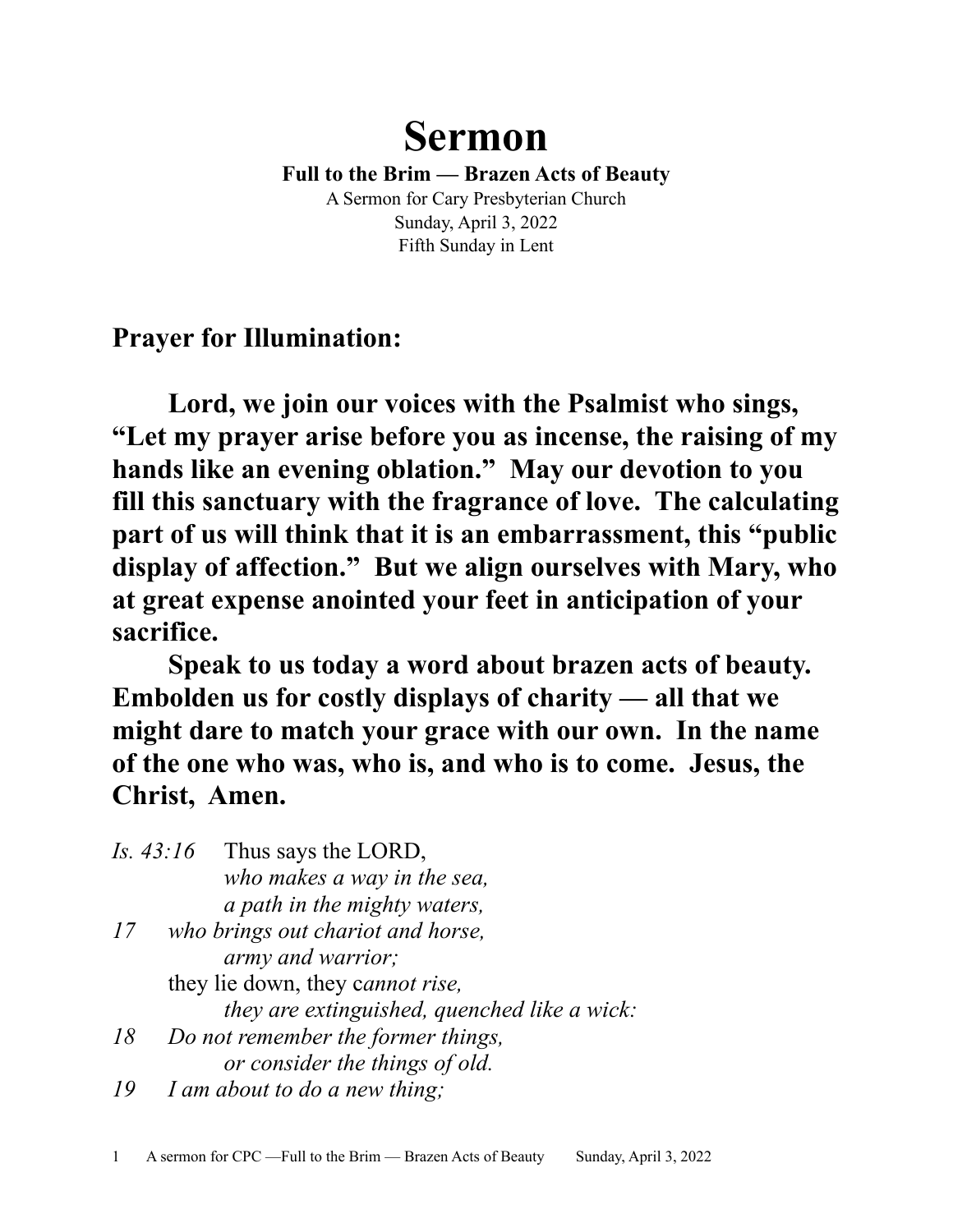*now it springs forth, do you not perceive it? I will make a way in the wilderness and rivers in the desert. 20 The wild animals will honor me, the jackals and the ostriches; for I give water in the wilderness, rivers in the desert, to give drink to my chosen people, 21 the people whom I formed for myself so that they might declare my praise.*

*John 12:1 Six days before the Passover Jesus came to Bethany, the home of Lazarus, whom he had raised from the dead. 2 There they gave a dinner for him. Martha served, and Lazarus was one of those at the table with him. 3 Mary took a pound of costly perfume made of pure nard, anointed Jesus' feet, and wiped them with her hair. The house was filled with the fragrance of the perfume. 4 But Judas Iscariot, one of his disciples (the one who was about to betray him), said, 5 "Why was this perfume not sold for three hundred denarii and the money given to the poor?" 6 (He said this not because he cared about the poor, but because he was a thief; he kept the common purse and used to steal what was put into it.) 7 Jesus said, "Leave her alone. She bought it so that she might keep it for the day of my burial. 8 You always have the poor with you, but you do not always have me."*

- **I. In the Gospel According to John** 
	- **A. Chapters 11 & 12 mark the spot where the narrative moment is** *forced to its crisis***.**
	- **B. Chapter 11**
		- **1. Jesus raises Lazareth (Mary & Martha's brother) from the dead after 4 days in the tomb.**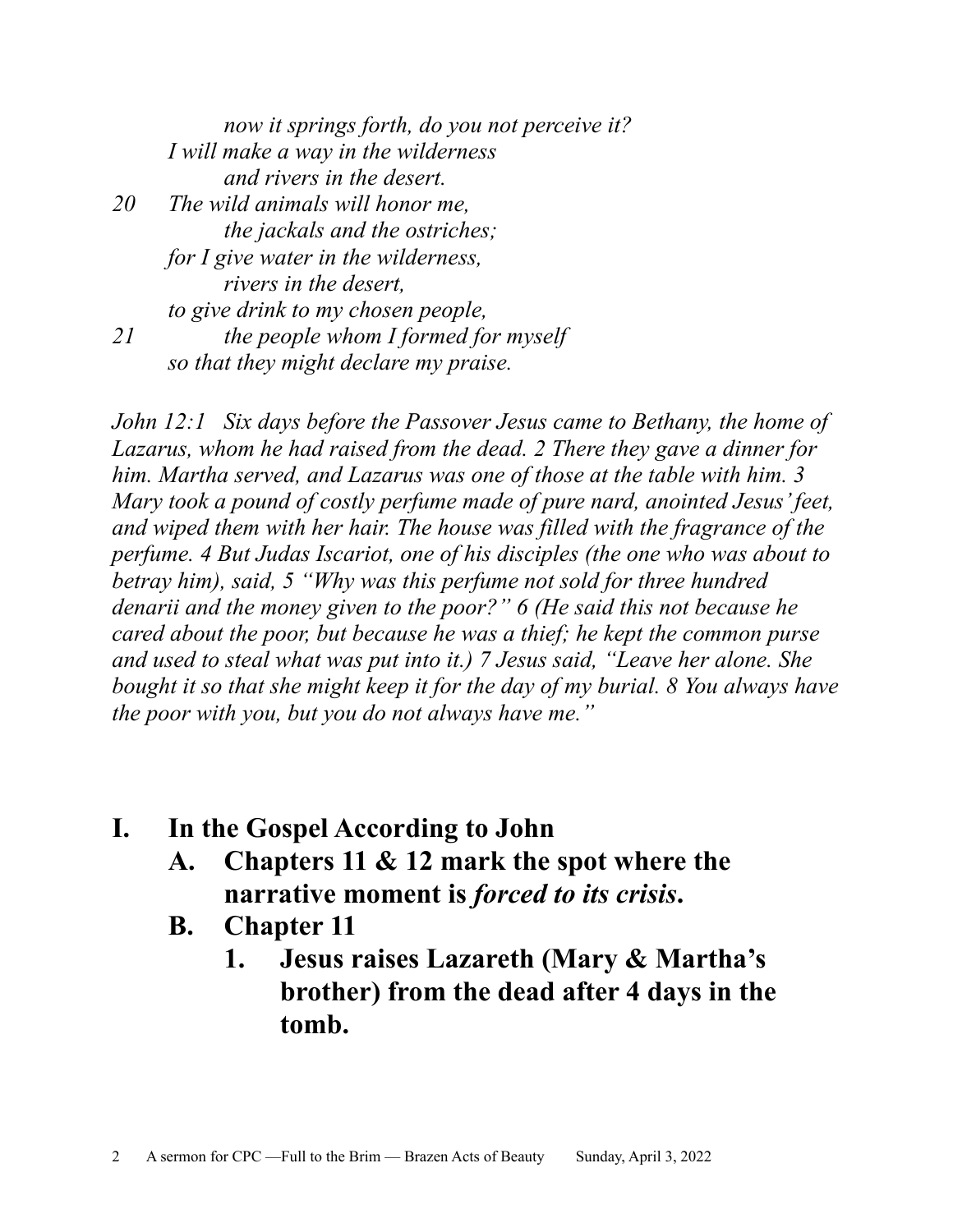- **2. This stirs the Pharisees to tell the chief priests about the miracle and they conspire to have Jesus killed.**
- **3. By the end of chapter 11:**

*John 11:54 Jesus therefore no longer walked about openly among the Jews, but went from there to a town called Ephraim in the region near the wilderness; and he remained there with the disciples.*

- **C. It is in this highly charged context that Jesus returns to the home of Mary and Martha and Mary engages in her brazen act of love.**
- **D. John does not use the word "beautiful" to describe this act of compassion, but that, perhaps, is because it is so** *obviously beautiful* **that to point out the beauty would be like explaining a joke.**
- **E. And like all truly loving acts this moment between Mary and Jesus is beautiful.**
	- **1. He** 
		- **† weary from ministry,**
		- **† knowing of the plots to destroy him,**
		- **† surrounded by disciples who often don't understand what he is doing.**
	- **2. She moved to behave extravagantly in a shameless act of public affection.**
		- **† An excessive quantity of nard**
			- **\* Rare oil from plant like a honeysuckle (spikenard)**
			- **\* Wiping feet with hair**
	- **3. It is an embarrassment of affection**
		- **† But love always is . . .**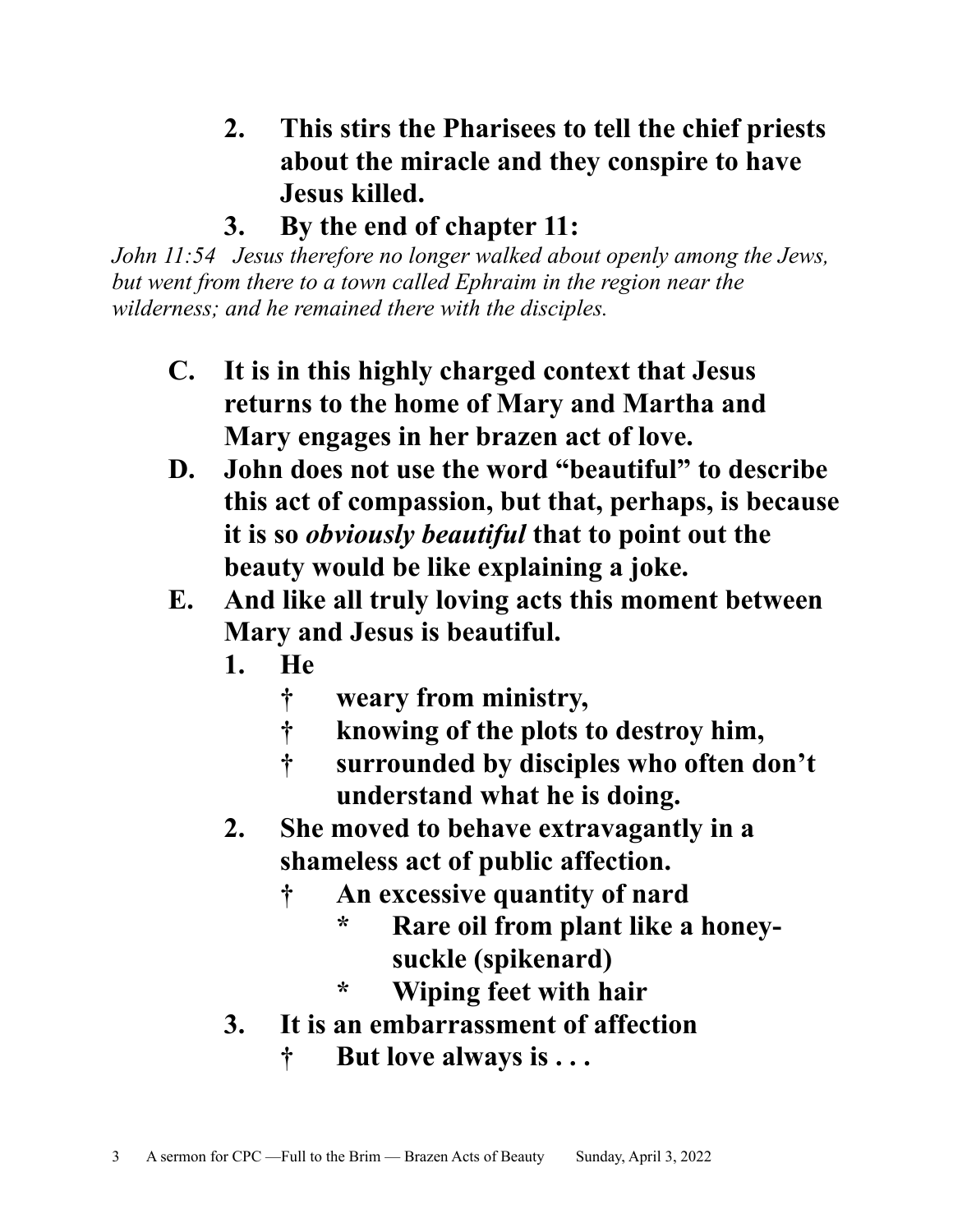**II. Love is** *costly* **and unmotivated by the dictates of being**  *seemly***.**

- **A. In fact, it is precisely because love** *is not calculated*
	- **† Neither calculating the cost**
	- **† Nor calculating the social capital lost which makes it so beautiful.**
- **B. In this moment from John 12, Judas is the one who calculates:**

*4 But Judas Iscariot, one of his disciples (the one who was about to betray him), said, 5 "Why was this perfume not sold for three hundred denarii and the money given to the poor?"*

#### **† John cannot help but go on to point out the apparent hypocrisy of Judas' economic concerns:**

*6 (He said this not because he cared about the poor, but because he was a thief; he kept the common purse and used to steal what was put into it.)*

**BUT before we too quickly and too happily join in as a Greek chorus to condemn Judas . . . let us at least consider how often we let our own calculations prevent us from being generous with those in need.**

- **† Asserting that if we give the beggar \$ they will only waste it somehow**
- **† Concluding that because the government does not always use our tax dollars most efficiently, we should feel OK about our parsimonious impulses about taxation.**
- **† Living most of our lives so preoccupied with wanting to assure that we get our share that we justify our refusal to care for those most in need.**

**Judas is an easy target . . . but surely in the season of Lent — when you and I are meant to be spending 7 weeks**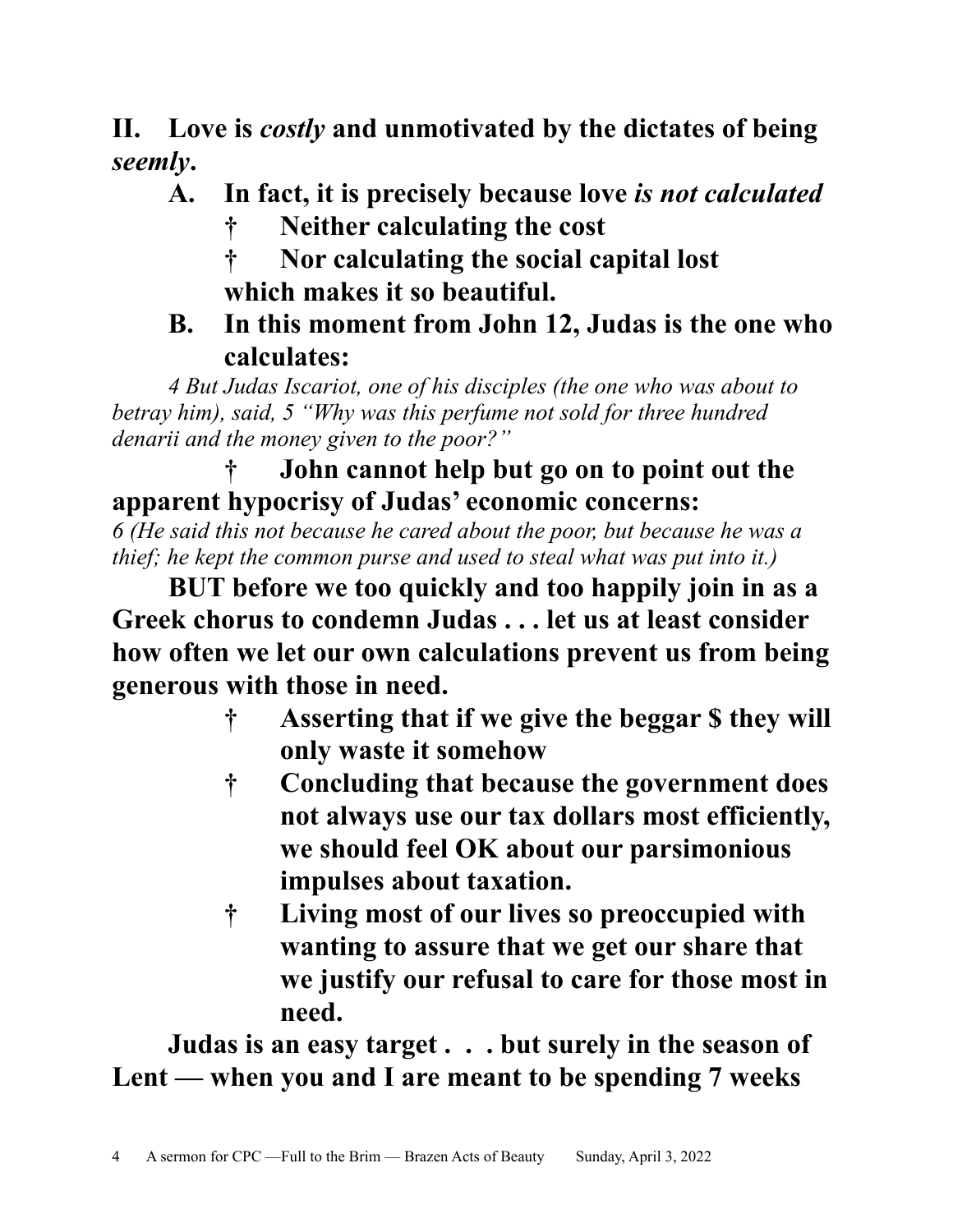**practicing self-examination — surely in Lent we can see and acknowledge that, truth be told, we are easy targets too.**

**III. Love is not** *just* **costly. It is good, and true, and beautiful too.**

- **A. From way back in the time of Aristotle we concluded that ontology (that is "to be") was inextricably connected with** *being***:**
	- **1. Good**
	- **2. True**
	- **3. Beautiful**
- **B. Thomas Aquinas (the great Christian theologian and philosopher of the 13th century) uses these same categories in writing about the "transcendentals" — that is properties which belong to all real beings.**
- **C. Mary shows that she is truly alive in John's gospel precisely through this act of brazen beauty which grows from her depth of love.**
- **IV. I have been noticing how beautiful love is recently.**
	- **A. My shameless love of Rom-Com movies**
	- **B. My crying at poignant moments in "coming of age" movies:**
		- **† Perks of Being a Wall Flower**
		- **† CODA**
	- **C. But in the news too and from surprising places**
		- **† Ukranian soldier walking hand in hand through war-torn rubble with a toddler**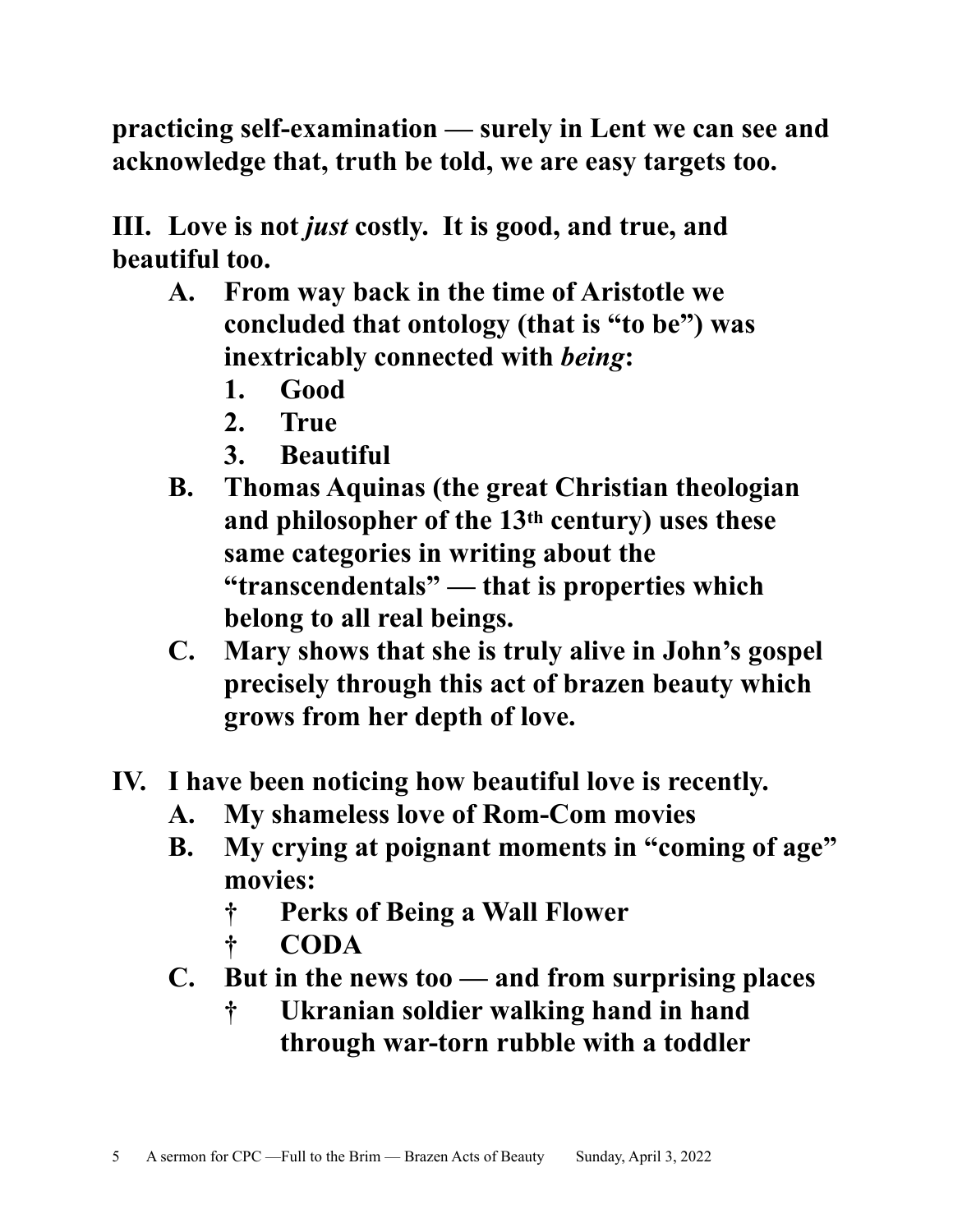- **† A children's choir singing a familiar prayer in London**
- **† Reading a first-hand account of a 17th century Icelandic pastor who was enslaved by Ottoman invaders and taken far away from home . . . which is just as brutal as you think it might be, but which also had surprising moments of tenderness and care. (Diary of Ólafur Egilsson).**

#### **V. Beauty has long been understood to point the way to God.**

### **A. The late 5th to early 6th century**

"Beauty is the source of all things...It is the great creating cause which bestirs the world and holds all things in existence by the longing inside them to have beauty...It is the longing for beauty which actually brings them into being." from *The Divine Names,* Pseudo-Dionysius the Aeropagite.

## **B. The 20th century**

"God is beautiful. Beautiful….as a fact and as a force in the manner in which he asserts himself as the one who arouses pleasure, creates desire for himself, and rewards with delight…, the one who as God is both lovely and love-worthy." — Karl Barth, *Church Dogmatics*, II/1 (1970)

- **C. But John's gospel reminds us that the beauty of God's love (and of our love for God) is always played out in the narrative of its cost.**
	- **1. Mary's love is not self-conscious, is not calculating — but it is nevertheless** *costly***.**
	- **2. John's gospel (and the season of Lent) remind us that** *our story* **the story at the heart of our faith — that story is a story about the enormous cost of beautiful and brazen acts of love.**